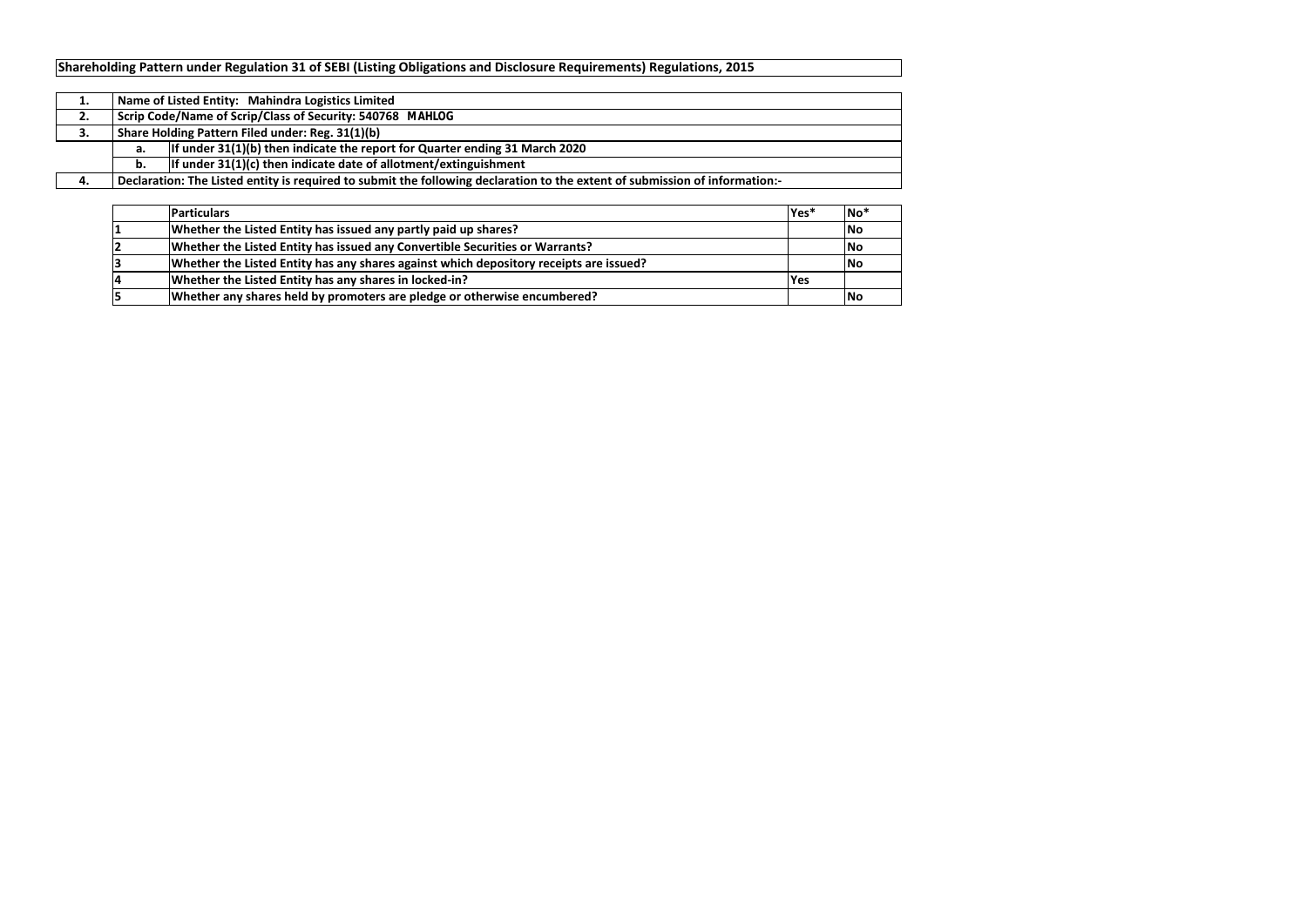|      | Table T-Summary Statement holding of specified securities |                  |                    |        |                   |                      |                                      |                                |                                            |                  |                     |                                           |                                                         |                           |                                                   |            |                         |               |
|------|-----------------------------------------------------------|------------------|--------------------|--------|-------------------|----------------------|--------------------------------------|--------------------------------|--------------------------------------------|------------------|---------------------|-------------------------------------------|---------------------------------------------------------|---------------------------|---------------------------------------------------|------------|-------------------------|---------------|
|      |                                                           |                  |                    |        |                   |                      |                                      |                                |                                            |                  |                     |                                           |                                                         |                           |                                                   |            |                         |               |
|      |                                                           |                  |                    |        |                   |                      | Sharehold<br>ling as a %<br>of total |                                | Number of Voting Rights held in each class |                  |                     | <b>Shares</b><br>ing, as a<br>Underlyin % |                                                         |                           | assuming Number of Locked in pledged or otherwise |            | <b>Number of Shares</b> |               |
|      |                                                           |                  |                    | No. of | No. of            |                      | lno. of                              | of securities                  |                                            |                  |                     | Outstandi full                            |                                                         | shares                    |                                                   | encumbered |                         | <b>Number</b> |
|      |                                                           |                  | No. of             | Partly | <b>shares</b>     |                      | shares                               |                                |                                            |                  |                     |                                           | <b>conversio</b>                                        |                           |                                                   |            |                         | of equity     |
|      |                                                           |                  | fully paid paid-up |        | underlyin         |                      |                                      | (calculate No of Voting Rights |                                            |                  |                     | convertibl n of                           |                                                         |                           | As a % of                                         |            | As a % of shares        |               |
|      |                                                           | Nos. of          | up equity equity   |        |                   | Total nos.  d as per |                                      |                                |                                            |                  | Total as a le       |                                           | convertibl                                              |                           | total                                             |            | total                   | held in       |
|      |                                                           | sharehold shares |                    | shares | Depositor Shares  |                      | SCRR,                                |                                |                                            |                  | % of                | securities le                             |                                                         |                           | <b>Shares</b>                                     |            | <b>Shares</b>           | demateria     |
|      | Category Category of shareholder                          | ers              | held               | held   | y Receipts   held |                      | 1957)                                | Class eg: X Class eg: y Total  |                                            |                  | $(A+B+C)$           |                                           | $\left  \right $ (including securities $\left $ No. (a) |                           | held(b)                                           | No. (a)    | held(b)                 | lised form    |
|      |                                                           | (III)            | (IV)               | (V)    | (VI)              | (VII) =              | (VIII) As a                          |                                | (IX)                                       |                  |                     | (X)                                       | (XI)=                                                   |                           | (XII)                                             |            | (XIII)                  | (XIV)         |
| (A)  | <b>Promoter &amp; Promoter Group</b>                      |                  | 41812257 0         |        |                   | 41812257 58.4482     |                                      | 41812257 0                     |                                            | 41812257 58.4482 |                     |                                           | 58.4482                                                 | 14228385 34.0292          |                                                   |            | 0.0000                  | 41812257      |
| (B)  | Public                                                    | 52908            | 29724999 0         |        |                   | 29724999 41.5518     |                                      | 29724999 0                     |                                            | 29724999 41.5518 |                     |                                           | 41.5518                                                 |                           | 0.0000                                            | <b>NA</b>  | ΝA                      | 29724992      |
| (C)  | Non Promoter - Non Public                                 |                  |                    |        |                   |                      |                                      |                                |                                            |                  |                     |                                           |                                                         |                           | 0.0000                                            | <b>NA</b>  | <b>NA</b>               |               |
| (C1) | <b>Shares Underlying DRs</b>                              |                  |                    |        |                   |                      | 0.0000                               |                                |                                            |                  | 0.0000              |                                           | 0.0000                                                  |                           | 0.0000                                            | <b>NA</b>  | <b>NA</b>               |               |
| (C2) | <b>Shares Held By Employee Trust</b>                      |                  |                    |        |                   |                      | 0.0000                               |                                |                                            |                  | 0.0000              |                                           | 0.0000                                                  |                           | 0.0000                                            | <b>NA</b>  | <b>NA</b>               |               |
|      | Total                                                     | 52910            | 71537256 0         |        |                   |                      |                                      | 71537256 100.0000 71537256 0   |                                            |                  | 71537256 100.0000 0 |                                           |                                                         | 100.0000 14228385 19.8894 |                                                   |            | 0.0000                  | 71537249      |

## **Mahindra Logistics Limited**

**Table I - Summary Statement holding of specified securities**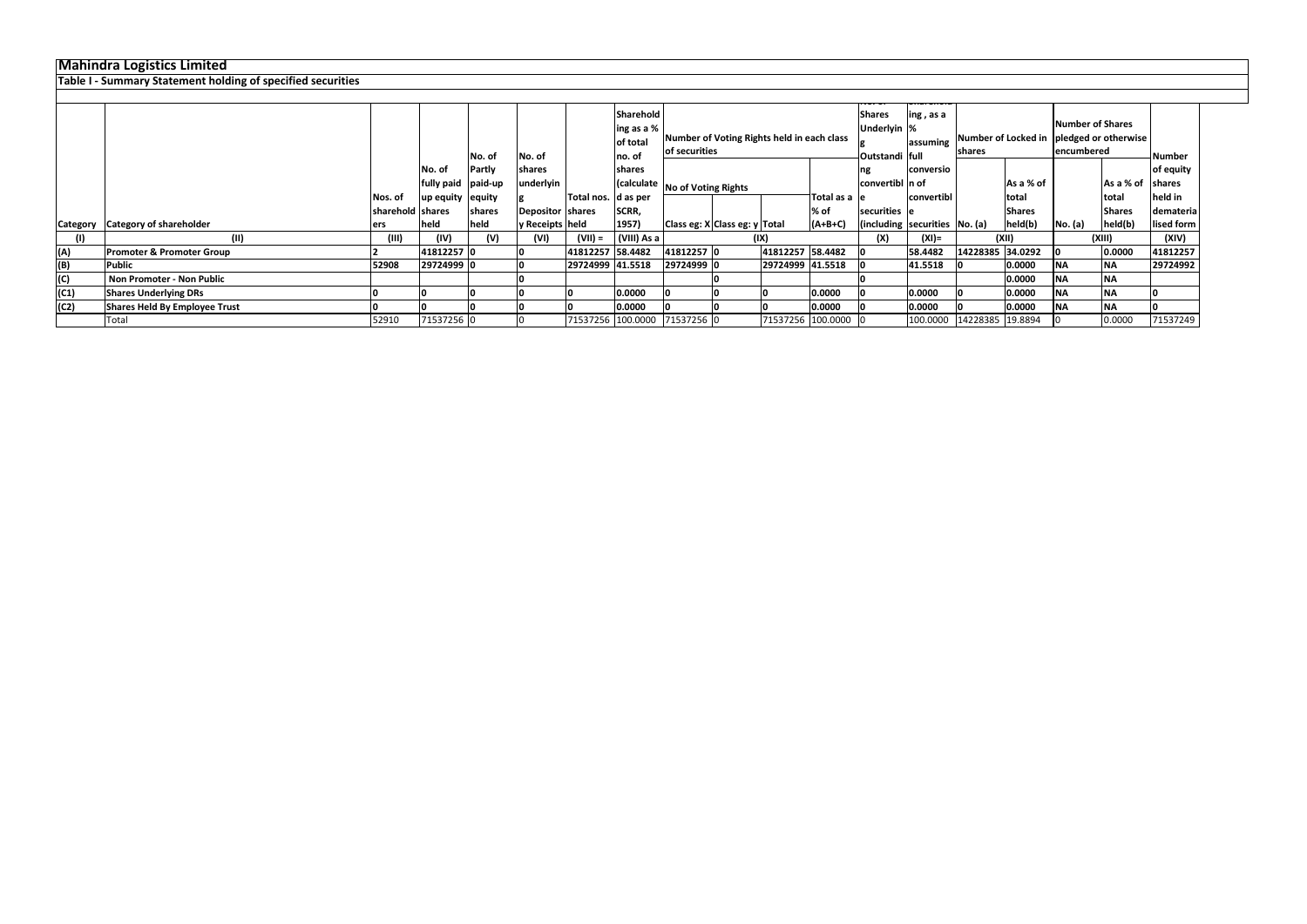|     | <b>IVIAHIIIUI A LUGISLIUS LIIHILEU</b>                                               |            |                  |            |         |                  |                  |                           |                             |                                            |                  |               |                                                |                                                 |                  |               |                                                                              |               |               |
|-----|--------------------------------------------------------------------------------------|------------|------------------|------------|---------|------------------|------------------|---------------------------|-----------------------------|--------------------------------------------|------------------|---------------|------------------------------------------------|-------------------------------------------------|------------------|---------------|------------------------------------------------------------------------------|---------------|---------------|
|     | Table II - Statement showing shareholding pattern of the Promoter and Promoter Group |            |                  |            |         |                  |                  |                           |                             |                                            |                  |               |                                                |                                                 |                  |               |                                                                              |               |               |
|     |                                                                                      |            |                  |            |         |                  |                  |                           |                             |                                            |                  |               |                                                |                                                 |                  |               |                                                                              |               |               |
|     |                                                                                      |            |                  |            |         | No. of           |                  | <b>Sharehold</b><br>ing % | calculated of securities    | Number of Voting Rights held in each class |                  |               | <b>Shares</b><br>Underlyin %<br>Outstandi full | ing, as a<br>assuming                           | shares           |               | Number of Shares<br>Number of Locked in   pledged or otherwise<br>encumbered |               | Number        |
|     |                                                                                      |            |                  | No. of     | Partly  | shares           |                  | as per                    |                             |                                            |                  |               | ng                                             | conversio                                       |                  |               |                                                                              |               | of equity     |
|     |                                                                                      |            |                  | fully paid | paid-up | underlyin        |                  | SCRR,                     |                             |                                            |                  |               | convertibl n of                                |                                                 |                  | As a % of     |                                                                              | As a % of     | <b>shares</b> |
|     |                                                                                      |            | Nos. of          | up equity  | equity  |                  | Total nos.       | 1957 As a                 | No of Voting Rights         |                                            |                  | Total as a le |                                                | convertibl                                      |                  | total         |                                                                              | total         | held in       |
|     |                                                                                      |            | sharehold shares |            | shares  | Depositor shares |                  | % of                      |                             |                                            |                  | % of          | securities le                                  |                                                 |                  | <b>Shares</b> |                                                                              | <b>Shares</b> | demateria     |
|     | <b>Category &amp; Name of the shareholders</b>                                       | <b>PAN</b> | ers              | held       | held    | y Receipts held  |                  |                           |                             | $(A+B+C2)$ Class eg: X Class eg: y Total   |                  | $(A+B+C)$     |                                                | $\left $ (including securities $\left $ No. (a) |                  | held(b)       | No. (a)                                                                      | held(b)       | lised form    |
|     |                                                                                      | (II)       | (III)            | (IV)       | (V)     | (VI)             | $(VII) =$        | (VIII) As a               |                             | (IX)                                       |                  |               | (X)                                            | $(XI) =$                                        | (X  )            |               | (XIII)                                                                       |               | (XIV)         |
|     | Indian                                                                               |            |                  |            |         |                  |                  |                           |                             |                                            |                  |               |                                                |                                                 |                  |               |                                                                              |               |               |
| (a) | Individuals / Hindu Undivided Family                                                 |            |                  |            |         |                  |                  | 0.0000                    |                             |                                            |                  | 0.0000        |                                                | 0.0000                                          |                  | 0.0000        |                                                                              | 0.0000        | I۵            |
| (b) | Central Government / State Government(s)                                             |            |                  |            |         |                  |                  | 0.0000                    |                             |                                            |                  | 0.0000        |                                                | 0.0000                                          |                  | 0.0000        |                                                                              | 0.0000        | l∩            |
| (c) | <b>Financial Institutions / Banks</b>                                                |            |                  |            |         |                  |                  | 0.0000                    |                             |                                            |                  | 0.0000        |                                                | 0.0000                                          |                  | 0.0000        |                                                                              | 0.0000        |               |
| (d) | Any Other (Specify)                                                                  |            |                  | 41812257 0 |         |                  | 41812257 58.4482 |                           | 41812257 0                  |                                            | 41812257         | 58.4482       |                                                | 58.4482                                         | 14228385 34.0292 |               |                                                                              | 0.0000        | 41812257      |
|     | <b>Bodies Corporate</b>                                                              |            |                  | 41812257 0 |         |                  | 41812257 58.4482 |                           | 41812257                    |                                            | 41812257 58.4482 |               |                                                | 58.4482                                         | 14228385 34.0292 |               |                                                                              | 0.0000        | 41812257      |
|     | Mahindra & Mahindra Limited                                                          | AAACM3025E |                  | 41812157 0 |         |                  | 41812157 58.4481 |                           | 41812157                    |                                            | 41812157 58.4481 |               |                                                | 58.4481                                         | 14228385 34.0293 |               |                                                                              | 0.0000        | 41812157      |
|     | Mahindra Engineering And Chemical Products Limited                                   | AAACM5764A |                  | 100        |         |                  | 100              | 0.0001                    | 100                         |                                            | 100              | 0.0001        |                                                | 0.0001                                          |                  | 0.0000        |                                                                              | 0.0000        | 100           |
|     | Sub Total (A)(1)                                                                     |            |                  | 41812257 0 |         |                  | 41812257 58.4482 |                           | 41812257                    |                                            | 41812257 58.4482 |               |                                                | 58.4482                                         | 14228385 34.0292 |               |                                                                              | 0.0000        | 41812257      |
|     | Foreign                                                                              |            |                  |            |         |                  |                  |                           |                             |                                            |                  |               |                                                |                                                 |                  |               |                                                                              |               |               |
| (a) | Individuals (Non-Resident Individuals / Foreign Individuals)                         |            |                  |            |         |                  |                  | 0.0000                    |                             |                                            |                  | 0.0000        |                                                | 0.0000                                          |                  | 0.0000        |                                                                              | 0.0000        |               |
| (b) | Government                                                                           |            |                  |            | n.      |                  |                  | 0.0000                    |                             |                                            |                  | 0.0000        |                                                | 0.0000                                          |                  | 0.0000        |                                                                              | 0.0000        |               |
| (c) | <b>Institutions</b>                                                                  |            |                  |            |         |                  |                  | 0.0000                    |                             |                                            |                  | 0.0000        |                                                | 0.0000                                          |                  | 0.0000        |                                                                              | 0.0000        |               |
| (d) | Foreign Portfolio Investor                                                           |            |                  |            |         |                  |                  | 0.0000                    |                             |                                            |                  | 0.0000        |                                                | 0.0000                                          |                  | 0.0000        |                                                                              | 0.0000        |               |
| (e) | Any Other (Specify)                                                                  |            |                  |            |         |                  |                  | 0.0000                    |                             |                                            |                  | 0.0000        |                                                | 0.0000                                          |                  | 0.0000        |                                                                              | 0.0000        |               |
|     | Sub Total (A)(2)                                                                     |            |                  |            | n.      |                  |                  | 0.0000                    |                             |                                            |                  | 0.0000        |                                                | 0.0000                                          |                  | 0.0000        |                                                                              | 0.0000        |               |
|     | Total Shareholding Of Promoter And Promoter Group (A)=                               |            |                  |            |         |                  |                  |                           |                             |                                            |                  |               |                                                |                                                 |                  |               |                                                                              |               |               |
|     | $(A)(1)+(A)(2)$                                                                      |            |                  | 41812257 0 |         |                  |                  |                           | 41812257 58.4482 41812257 0 |                                            | 41812257 58.4482 |               |                                                | 58.4482                                         | 14228385 34.0292 |               |                                                                              | 0.0000        | 41812257      |

# **Mahindra Logistics Limited**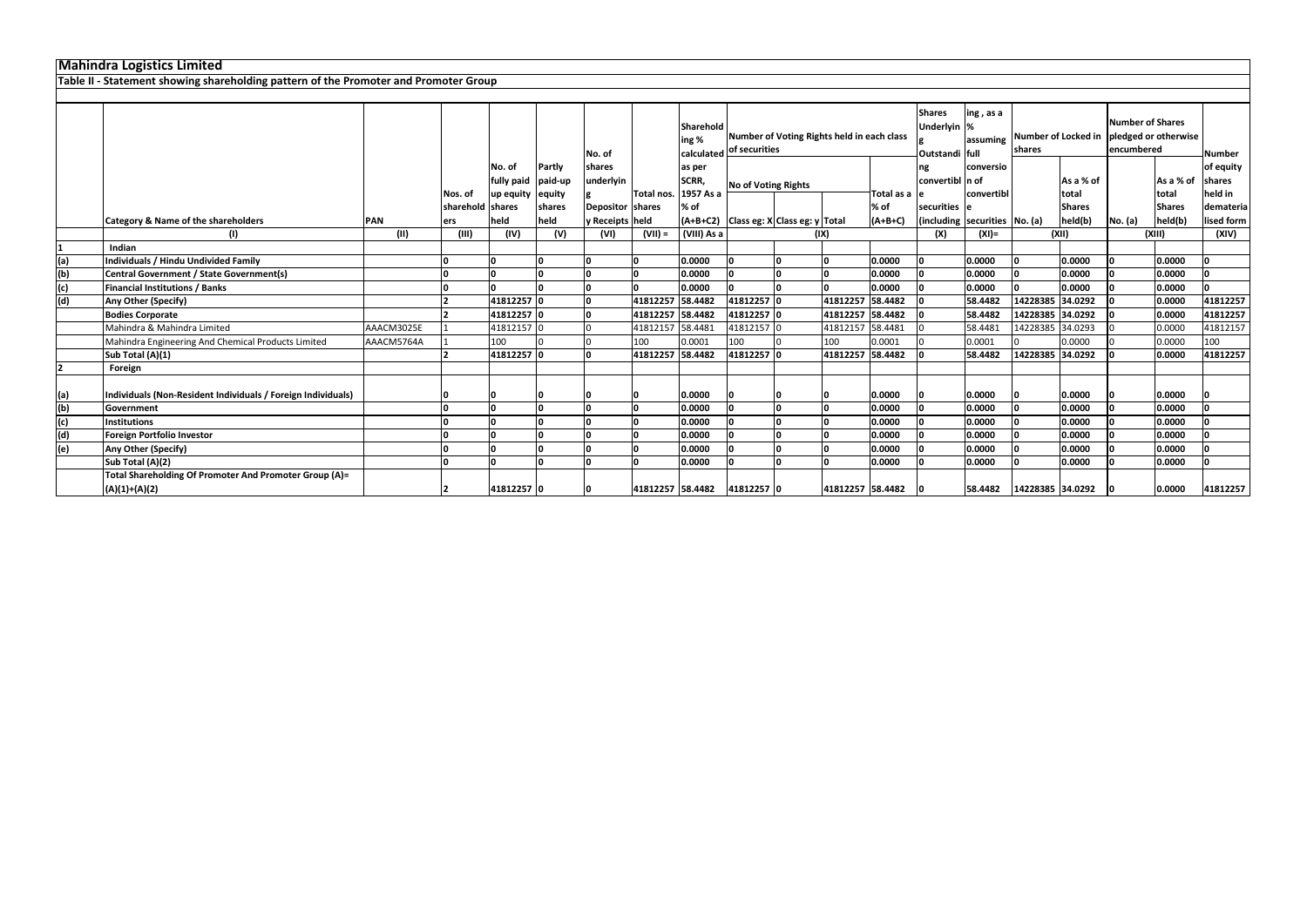|            | <b>Mahindra Logistics Limited</b>                                             |             |                  |                                   |                             |                                               |                     |                                            |                   |                                          |                                                |                       |                               |                         |                                                               |                    |                        |                        |                                        |
|------------|-------------------------------------------------------------------------------|-------------|------------------|-----------------------------------|-----------------------------|-----------------------------------------------|---------------------|--------------------------------------------|-------------------|------------------------------------------|------------------------------------------------|-----------------------|-------------------------------|-------------------------|---------------------------------------------------------------|--------------------|------------------------|------------------------|----------------------------------------|
|            | Table III - Statement showing shareholding pattern of the Public shareholder  |             |                  |                                   |                             |                                               |                     |                                            |                   |                                          |                                                |                       |                               |                         |                                                               |                    |                        |                        |                                        |
|            |                                                                               |             |                  |                                   |                             |                                               |                     |                                            |                   |                                          |                                                |                       |                               |                         |                                                               |                    |                        |                        |                                        |
|            |                                                                               |             | No. of           |                                   |                             | Sharehold<br>ing%<br>calculated of securities |                     | Number of Voting Rights held in each class |                   |                                          | <b>Shares</b><br>Underlyin %<br>Outstandi full | ing, as a<br>assuming | Number of Locked in<br>shares |                         | <b>Number of Shares</b><br>pledged or otherwise<br>encumbered |                    | Number                 |                        |                                        |
|            |                                                                               |             | Nos. of          | No. of<br>fully paid<br>up equity | Partly<br>paid-up<br>equity | shares<br>underlyin                           | Total nos.          | as per<br>SCRR,<br>1957 As a               |                   | <b>No of Voting Rights</b>               |                                                | Total as a            | ng<br>convertibl n of         | conversio<br>convertibl |                                                               | As a % of<br>total |                        | As a % of<br>total     | of equity<br><b>Ishares</b><br>held in |
|            |                                                                               |             | sharehold shares |                                   | shares                      | Depositor shares                              |                     | % of                                       |                   |                                          |                                                | % of                  | securities e                  |                         |                                                               | <b>Shares</b>      |                        | <b>Shares</b>          | demateria                              |
|            | <b>Category &amp; Name of the shareholders</b>                                | PAN<br>(11) | ers<br>(III)     | held<br>(IV)                      | held                        | y Receipts held                               | $(VII) =$           | (VIII) As a                                |                   | $(A+B+C2)$ Class eg: X Class eg: y Total | (IX)                                           | $(A+B+C)$             | (including securities No. (a) |                         |                                                               | held(b)<br>(XII)   | <b>No.</b> (a)         | held(b)<br>(XIII)      | lised form                             |
|            | (1)                                                                           |             |                  |                                   | (V)                         | (VI)                                          |                     |                                            |                   |                                          |                                                |                       | (X)                           | $(XI) =$                |                                                               |                    |                        |                        | (XIV)                                  |
|            | Institutions<br><b>Mutual Fund</b>                                            |             | 10               | 6200619                           |                             | I٥                                            | 6200619             | 8.6677                                     | 6200619           |                                          | 6200619                                        | 8.6677                | I٥                            | 8.6677                  |                                                               | 0.0000             | <b>NA</b>              | <b>NA</b>              | 6200619                                |
| (a)        |                                                                               |             |                  |                                   |                             |                                               | 3075209             | 4.2988                                     | 3075209           |                                          |                                                | 4.2988                |                               | 4.2988                  |                                                               | 0.0000             |                        | <b>NA</b>              |                                        |
|            | Reliance Capital Trustee Co Ltd-A/C Nippon India NAAATR0090B                  |             |                  | 3075209                           |                             |                                               |                     |                                            |                   |                                          | 3075209                                        |                       |                               |                         |                                                               |                    | <b>NA</b>              |                        | 3075209                                |
|            | Invesco Trustee Private Limited - A/C Invesco India AAATL5351M                |             |                  | 1196337                           |                             |                                               | 1196337             | 1.6723<br>0.0000                           | 1196337           | n                                        | 1196337                                        | 1.6723<br>0.0000      | I٥                            | 1.6723<br>0.0000        |                                                               | 0.0000<br>0.0000   | <b>NA</b><br><b>NA</b> | <b>NA</b><br><b>NA</b> | 1196337<br>n.                          |
| (b)        | <b>Venture Capital Funds</b>                                                  |             |                  |                                   |                             |                                               | 1194327             |                                            | 1194327           | I∩                                       |                                                |                       |                               |                         |                                                               |                    | <b>NA</b>              |                        |                                        |
| (c)        | <b>Alternate Investment Funds</b>                                             |             |                  | 1194327                           |                             |                                               |                     | 1.6695                                     |                   |                                          | 1194327                                        | 1.6695                |                               | 1.6695                  |                                                               | 0.0000             |                        | <b>NA</b>              | 1194327                                |
|            | Motilal Oswal Focused Emergence Fund                                          | AAFTM3030P  |                  | 901150                            |                             |                                               | 901150              | 1.2597<br>0.0000                           | 901150            |                                          | 901150                                         | 1.2597<br>0.0000      |                               | 1.2597<br>0.0000        |                                                               | 0.0000<br>0.0000   | <b>NA</b><br><b>NA</b> | <b>NA</b><br><b>NA</b> | 901150<br><sup>n</sup>                 |
| (d)        | <b>Foreign Venture Capital Investors</b><br><b>Foreign Portfolio Investor</b> |             | 50               |                                   |                             |                                               |                     |                                            | 12753848          |                                          |                                                |                       |                               | 17.8283                 |                                                               | 0.0000             | <b>NA</b>              | <b>NA</b>              |                                        |
| (e)        | Kotak Funds - India Midcap Fund                                               | AAGCK4148L  |                  | 12753848 0<br>2996524             |                             |                                               | 12753848<br>2996524 | 17.8283<br>4.1888                          | 2996524           |                                          | 12753848 17.8283<br>2996524                    | 4.1888                |                               | 4.1888                  |                                                               | 0.0000             | <b>NA</b>              |                        | 12753848<br>2996524                    |
|            | Goldman Sachs India Limited                                                   | AADCG0260C  |                  |                                   |                             |                                               | 1826068             | 2.5526                                     | 1826068           |                                          |                                                | 2.5526                |                               | 2.5526                  |                                                               | 0.0000             | <b>NA</b>              | <b>NA</b>              |                                        |
|            | First State Investments Icvc- Stewart Investors Ind AABCF0154C                |             |                  | 1826068                           |                             |                                               | 1314010             |                                            |                   |                                          | 1826068                                        | 1.8368                |                               | 1.8368                  |                                                               |                    |                        | <b>NA</b><br><b>NA</b> | 1826068<br>1314010                     |
|            |                                                                               |             |                  | 1314010                           |                             |                                               |                     | 1.8368                                     | 1314010<br>105590 |                                          | 1314010                                        | 0.1476                | I٥                            | 0.1476                  |                                                               | 0.0000             | <b>NA</b><br><b>NA</b> | <b>NA</b>              |                                        |
| (f)        | <b>Financial Institutions / Banks</b>                                         |             |                  | 105590                            |                             |                                               | 105590              | 0.1476<br>0.6056                           |                   |                                          | 105590                                         | 0.6056                |                               | 0.6056                  |                                                               | 0.0000             | <b>NA</b>              | <b>NA</b>              | 105590<br>433233                       |
| (g)<br>(h) | <b>Insurance Companies</b><br><b>Provident Funds/ Pension Funds</b>           |             |                  | 433233                            |                             |                                               | 433233              | 0.0000                                     | 433233            |                                          | 433233                                         | 0.0000                |                               | 0.0000                  |                                                               | 0.0000<br>0.0000   | <b>NA</b>              | <b>NA</b>              | n.                                     |
|            |                                                                               |             | I∩               |                                   | n                           | I٥                                            |                     |                                            |                   | n                                        |                                                |                       |                               |                         |                                                               |                    | <b>NA</b>              | <b>NA</b>              | l0.                                    |
| (i)        | Any Other (Specify)                                                           |             | 70               | 20687617 0                        |                             | I∩                                            | 20687617            | 0.0000<br>28.9187                          | 20687617 0        |                                          | 20687617 28.9187                               | 0.0000                |                               | 0.0000<br>28.9187       |                                                               | 0.0000             | <b>NA</b>              | <b>NA</b>              | 20687617                               |
|            | Sub Total (B)(1)<br>Central Government/ State Government(s)/                  |             |                  |                                   |                             |                                               |                     |                                            |                   |                                          |                                                |                       |                               |                         |                                                               | 0.0000             |                        |                        |                                        |
|            | <b>President of India</b>                                                     |             |                  |                                   |                             |                                               |                     |                                            |                   |                                          |                                                |                       |                               |                         |                                                               |                    |                        |                        |                                        |
|            | Sub Total (B)(2)                                                              |             | l N              |                                   | n.                          | I٥                                            | I∩                  | 0.0000                                     |                   | l0                                       | I٥                                             | 0.0000                |                               | 0.0000                  |                                                               | 0.0000             | <b>NA</b>              | <b>NA</b>              | n                                      |
|            | <b>Non-Institutions</b>                                                       |             |                  |                                   |                             |                                               |                     |                                            |                   |                                          |                                                |                       |                               |                         |                                                               |                    |                        |                        |                                        |
| (a)        | <b>Individuals</b>                                                            |             |                  |                                   | n                           |                                               |                     |                                            |                   |                                          |                                                |                       |                               |                         | I٥                                                            |                    | <b>NA</b>              | <b>NA</b>              |                                        |
|            | Individual shareholders holding nominal share                                 |             |                  |                                   |                             |                                               |                     |                                            |                   |                                          |                                                |                       |                               |                         |                                                               |                    |                        |                        |                                        |
|            | capital up to Rs. 2 lakhs.                                                    |             | 49238            | 4322492                           |                             |                                               | 4322492             | 6.0423                                     | 4322492 0         |                                          | 4322492 6.0423                                 |                       |                               | 6.0423                  |                                                               | 0.0000             | <b>NA</b>              | <b>NA</b>              | 4322485                                |
|            | ii. Individual shareholders holding nominal                                   |             |                  |                                   |                             |                                               |                     |                                            |                   |                                          |                                                |                       |                               |                         |                                                               |                    |                        |                        |                                        |
|            | share capital in excess of Rs. 2 lakhs.                                       |             | 27               | 2386728                           |                             |                                               | 2386728             | 3.3363                                     | 2386728           |                                          | 2386728                                        | 3.3363                |                               | 3.3363                  |                                                               | 0.0000             | <b>NA</b>              | NA.                    | 2386728                                |
|            | Akash Bhanshali                                                               | AADPB5433H  |                  | 1326533                           |                             |                                               | 1326533             | 1.8543                                     | 1326533           |                                          | 1326533                                        | 1.8543                |                               | 1.8543                  |                                                               | 0.0000             | <b>NA</b>              | <b>NA</b>              | 1326533                                |
| (b)        | <b>NBFCs registered with RBI</b>                                              |             |                  | 129245                            |                             |                                               | 129245              | 0.1807                                     | 129245            |                                          | 129245                                         | 0.1807                |                               | 0.1807                  |                                                               | 0.0000             | <b>NA</b>              | <b>NA</b>              | 129245                                 |
|            | <b>Trust Employee</b>                                                         |             |                  | 147300                            |                             |                                               | 147300              | 0.2059                                     | 147300            |                                          | 147300                                         | 0.2059                |                               | 0.2059                  |                                                               | 0.0000             | <b>NA</b>              | <b>NA</b>              | 147300                                 |
|            | <b>Overseas Depositories (holding DRs) (balancing</b>                         |             |                  |                                   |                             |                                               |                     |                                            |                   |                                          |                                                |                       |                               |                         |                                                               |                    |                        |                        |                                        |
|            | figure)                                                                       |             |                  |                                   |                             |                                               |                     | 0.0000                                     |                   |                                          |                                                | 0.0000                |                               | 0.0000                  |                                                               | 0.0000             | <b>NA</b>              | <b>NA</b>              |                                        |
| (d)<br>(e) | Any Other (Specify)                                                           |             | 3570             | 2051617                           |                             |                                               | 2051617             | 2.8679                                     | 2051617           |                                          | 2051617                                        | 2.8679                | I٥                            | 2.8679                  |                                                               | 0.0000             | <b>NA</b>              | <b>NA</b>              | 2051617                                |
|            | <b>Foreign Nationals</b>                                                      |             |                  | 1866                              |                             |                                               | 1866                | 0.0026                                     | 1866              |                                          | 1866                                           | 0.0026                | I٥                            | 0.0026                  |                                                               | 0.0000             | <b>NA</b>              | <b>NA</b>              | 1866                                   |
|            | <b>Hindu Undivided Family</b>                                                 |             | 2297             | 180160                            |                             |                                               | 180160              | 0.2518                                     | 180160            | n                                        | 180160                                         | 0.2518                | I٥                            | 0.2518                  |                                                               | 0.0000             | <b>NA</b>              | <b>NA</b>              | 180160                                 |
|            | Non Resident Indians (Non Repat)                                              |             | 266              | 107098                            |                             | I٥                                            | 107098              | 0.1497                                     | 107098            |                                          | 107098                                         | 0.1497                | I٥                            | 0.1497                  |                                                               | 0.0000             | <b>NA</b>              | <b>NA</b>              | 107098                                 |
|            | <b>Non Resident Indians (Repat)</b>                                           |             | 572              | 249547                            |                             |                                               | 249547              | 0.3488                                     | 249547            |                                          | 249547                                         | 0.3488                | I٥                            | 0.3488                  |                                                               | 0.0000             | <b>NA</b>              | <b>NA</b>              | 249547                                 |
|            | <b>Clearing Member</b>                                                        |             | 61               | 36961                             |                             |                                               | 36961               | 0.0517                                     | 36961             |                                          | 36961                                          | 0.0517                | I٥                            | 0.0517                  |                                                               | 0.0000             | <b>NA</b>              | <b>NA</b>              | 36961                                  |
|            | <b>Bodies Corporate</b>                                                       |             | 370              | 1475985                           |                             |                                               | 1475985             | 2.0632                                     | 1475985           |                                          | 1475985                                        | 2.0632                |                               | 2.0632                  |                                                               | 0.0000             | <b>NA</b>              | <b>NA</b>              | 1475985                                |
|            | Sub Total (B)(3)                                                              |             | 52838            | 9037382                           |                             | I٥                                            | 9037382             | 12.6331                                    | 9037382           |                                          | 9037382 12.6331                                |                       |                               | 12.6331                 |                                                               | 0.0000             | <b>NA</b>              | <b>NA</b>              | 9037375                                |
|            | <b>Total Public Shareholding (B)=</b>                                         |             |                  |                                   |                             |                                               |                     |                                            |                   |                                          |                                                |                       |                               |                         |                                                               |                    |                        |                        |                                        |
|            | $(B)(1)+(B)(2)+(B)(3)$                                                        |             | 52908            | 29724999 0                        |                             | I٥                                            | 29724999 41.5518    |                                            | 29724999 0        |                                          | 29724999 41.5518                               |                       |                               | 41.5518                 |                                                               | 0.0000             | <b>NA</b>              | <b>NA</b>              | 29724992                               |
|            |                                                                               |             |                  |                                   |                             |                                               |                     |                                            |                   |                                          |                                                |                       |                               |                         |                                                               |                    |                        |                        |                                        |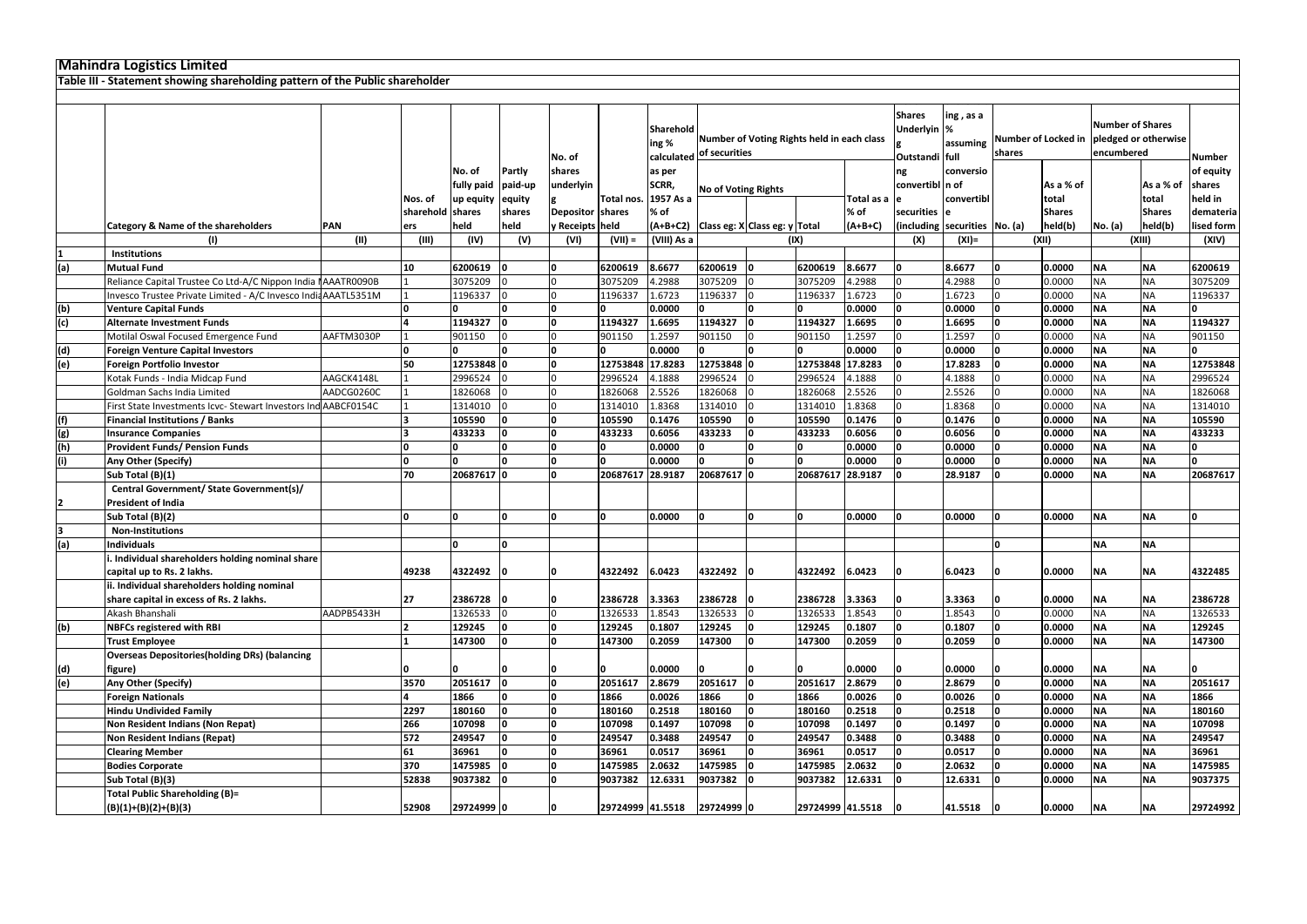| Mahindra Logistics Limited                                                                    |            |      |                  |                    |               |                  |                      |                           |                                            |      |               |                                 |                            |        |               |                  |                                          |               |
|-----------------------------------------------------------------------------------------------|------------|------|------------------|--------------------|---------------|------------------|----------------------|---------------------------|--------------------------------------------|------|---------------|---------------------------------|----------------------------|--------|---------------|------------------|------------------------------------------|---------------|
| Table IV - Statement showing shareholding pattern of the Non Promoter- Non Public shareholder |            |      |                  |                    |               |                  |                      |                           |                                            |      |               |                                 |                            |        |               |                  |                                          |               |
|                                                                                               |            |      |                  |                    |               |                  |                      |                           |                                            |      |               |                                 |                            |        |               |                  |                                          |               |
|                                                                                               |            |      |                  |                    |               |                  |                      | <b>Sharehold</b><br>ing % | Number of Voting Rights held in each class |      |               | <b>Shares</b><br>Underlyin %    | $\ln g$ , as a<br>assuming |        |               | Number of Shares | Number of Locked in pledged or otherwise |               |
|                                                                                               |            |      |                  |                    |               | No. of           |                      |                           | calculated of securities                   |      |               | Outstandi full                  |                            | shares |               | encumbered       |                                          | <b>Number</b> |
|                                                                                               |            |      |                  | No. of             | <b>Partly</b> | shares           |                      | as per                    |                                            |      |               |                                 | conversio                  |        |               |                  |                                          | of equity     |
|                                                                                               |            |      |                  | fully paid paid-up |               | underlyin        |                      | SCRR,                     | No of Voting Rights                        |      |               | convertibl In of                |                            |        | As a % of     |                  | As a % of shares                         |               |
|                                                                                               |            |      | Nos. of          | up equity equity   |               |                  | Total nos. 1957 As a |                           |                                            |      | Total as a le |                                 | convertibl                 |        | Itotal        |                  | total                                    | held in       |
|                                                                                               |            |      | sharehold shares |                    | <b>shares</b> | Depositor shares |                      | % of                      |                                            |      | % of          | securities le                   |                            |        | <b>Shares</b> |                  | <b>Shares</b>                            | demateria     |
| <b>Category &amp; Name of the shareholders</b>                                                | <b>PAN</b> |      | ers              | held               | held          | y Receipts held  |                      |                           | (A+B+C2) Class eg: X Class eg: y Total     |      | $(A+B+C)$     | (including securities   No. (a) |                            |        | held(b)       | No. (a)          | held(b)                                  | lised form    |
|                                                                                               |            | (11) |                  | (IV)               | (V)           | (VI)             | (VII) =              | (VIII) As a               |                                            | (IX) |               | (X)                             | (XI)=                      |        | (XII)         | (XIII)           |                                          | (XIV)         |
| <b>Custodian/DR Holder</b>                                                                    |            |      |                  |                    |               |                  |                      | 0.0000                    |                                            |      | 0.0000        |                                 | 0.0000                     |        | 0.0000        | <b>NA</b>        | <b>NA</b>                                |               |
| Employee Benefit Trust (under SEBI (Share based Employee                                      |            |      |                  |                    |               |                  |                      |                           |                                            |      |               |                                 |                            |        |               |                  |                                          |               |
| Benefit) Regulations, 2014)                                                                   |            |      |                  |                    |               |                  |                      | 0.0000                    |                                            |      | 0.0000        |                                 | 0.0000                     |        | 0.0000        | <b>INA</b>       | <b>INA</b>                               |               |
| Total Non-Promoter- Non Public Shareholding (C)=                                              |            |      |                  |                    |               |                  |                      |                           |                                            |      |               |                                 |                            |        |               |                  |                                          |               |
| $(C)(1)+(C)(2)$                                                                               |            |      |                  |                    |               |                  |                      | 0.0000                    |                                            |      | 0.0000        |                                 | 0.0000                     |        | 0.0000        | <b>INA</b>       | <b>INA</b>                               |               |

### **Mahindra Logistics Limited**